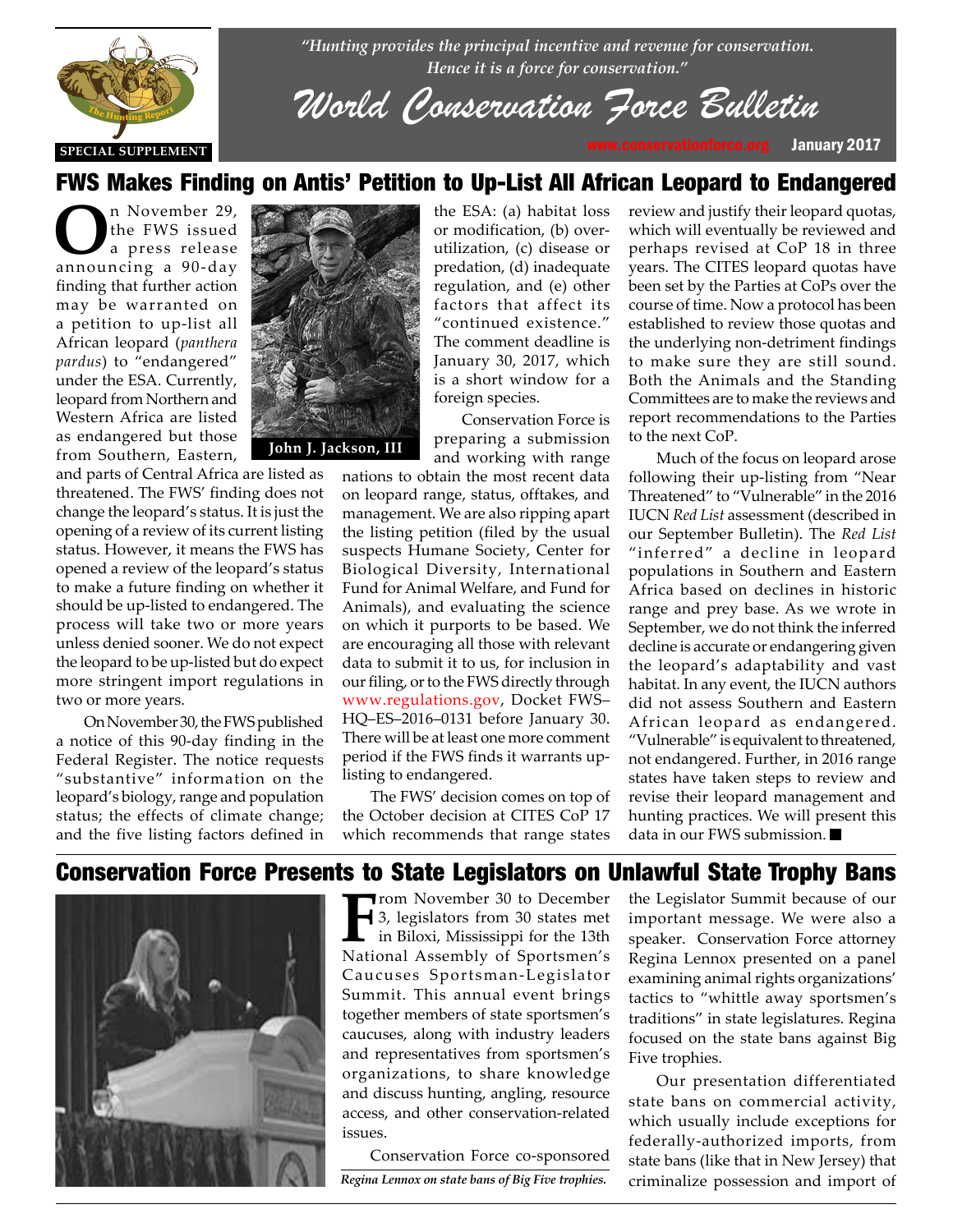#### *World Conservation Force Bulletin*

animal parts, including trophies, and do not contain exception for activities authorized by federal law. It explained how the ESA "preempts" (voids) any state law that seeks to "prohibit what is authorized pursuant to an exemption or permit provided for in" the ESA or FWS regulations implementing the ESA. It described New Jersey's ban on import, possession, etc. of African lion, leopard, elephant and rhino trophies and Conservation Force's successful suit, in which we obtained a court judgment that this ban was preempted with respect to federally authorized trophies. Regina also pointed out that state trophy bans are both unlawful, and represent bad policy because they rob listed species of the "enhancement" the FWS must find to allow imports in the first place.

Several legislators asked questions, made comments, or offered thanks about our presentation. The ESA and the "enhancement" gives state legislators a weapon to use against efforts to enact hunting trophy bans in their states. Animal rights organization Friends of Animals recently reconfirmed its intent to push "Cecil's Law" – a Big Five trophy ban – in states with important ports of entry for Big Five trophies. Our presentation was timely and will assist pro-sustainable-use legislators in the event Friends of Animals brings its "Cecil Campaign" to their states.

We will continue to monitor developments across the country and will contend with this Cecil Campaign state by state as necessary. We need support for this and still owe legal fees to local counsel in New Jersey. Though we have won the first round we are busy gearing up to finish the fight across the US because the antis claim to continue pursuing the import ban in certain states.

### Convention on Biodiversity CoP 13

**C**onservation Force has just<br>attended the Convention on<br>Biodiversity. President John attended the Convention on Biodiversity. President John Jackson and Board Member Shane Mahoney participated with many friends of the hunting community, including Namibia. Here's what Namibia released during the CBD CoP in an article published by the Namibia Economist on December 5 (https://economist.com.na/20810/ general-news/wildlife-can-contributemore-to-economic-growth):

#### WILDLIFE CAN CONTRIBUTE MORE TO ECONOMIC GROWTH

#### *By Freeman Ngulu*

Recent natural wildlife capital accounts indicate that the wildlife trade and activities based on wildlife, contributed almost 4% to GDP with a reasonable chance of massive expansion.

Speaking in Cancun, Mexico at the 13th Conference of Parties to the United Nations Convention on Biological Diversity, Environment and Tourism Minister Pohamba Shifeta said this week that proceeds from the legal trade in wildlife and wildlife products in Namibia,



*The Convention on Biodiversity took place in Cancun, Mexico.*

including rhino horn and ivory, are reinvested into conservation measures through dedicated environmental funds, including the Game Products Trust Fund and the Environmental Investment Fund.

This income has funded a programme to relocate over 10,000 head of wildlife from state protected areas to communal conservancies and offset costs to rural communities for losses resulting from conflict between humans and wildlife.

Shifeta raised concerns in Mexico that the increasing anti-trophy hunting pressure and general international



John J. Jackson, III

PUBLISHER Barbara Crown

Copyright ©2016 by UnivOps Holdings, ISSN 1052-4746. This bulletin on hunting-related conservation matters is published periodically free of charge for subscribers to The Hunting Report, 12182 SW 128 Street, Miami, FL 33186. All material contained herein is provided by famed wildlife and hunting attorney John J. Jackson, III with whom The Hunting Report has formed a strategic alliance. The purpose of the alliance is to educate the hunting community as well as pro-advocacy of hunting rights opportunities. More broadly, the alliance<br>will also seek to open up new hunting opportunities will also seek to open up new hunting opportunities worldwide and ward off attacks on currently available opportunities. For more information on Conservation Force and/or the services available through **THE THE THE TEST CONSIDER THE REPORT OF SERVICES** AVAILAble through Jackson's alliance with The Hunting Report, write:

> Conservation Force 3240 South I-10 Service Road West, Suite 200 Metairie, LA 70001 Tel. 504-837-1233 Fax 504-837-1145 www.ConservationForce.org

For reprints of this bulletin or permission to reproduce it and to inquire about other publishing-related matters, write:

The Hunting Report 12182 SW 128 Street Miami, FL 33186 Tel. 1-800-272-5656 Fax 305-253-5532

*Remember to favor Conservation Force's Corporate Sponsors:*







www.hornady.com



ripcordtravelprotection.com

*The leaders in their fields.*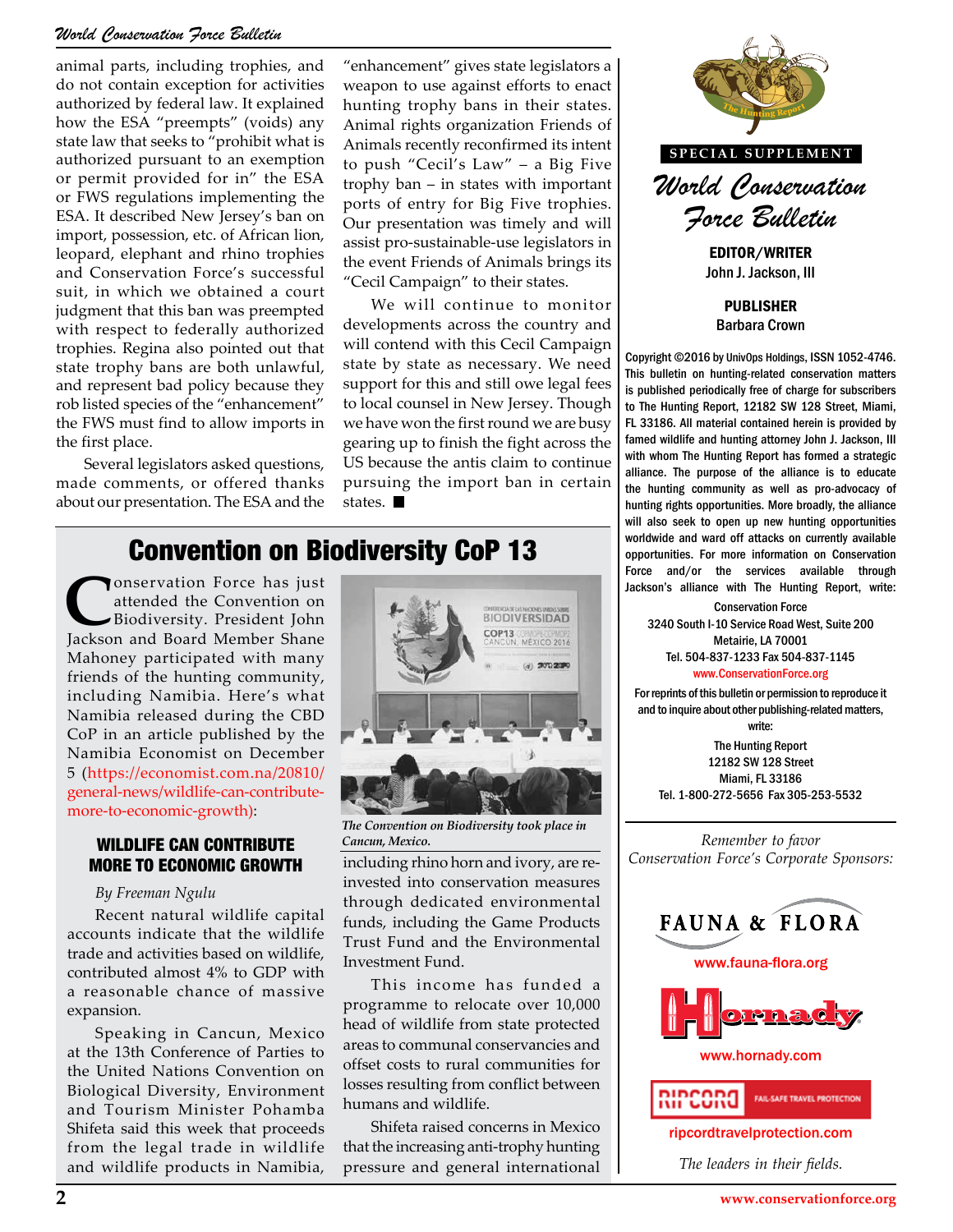trend away from trophy hunting poses risks to hunting as an integral part of Namibia's conservation strategy and the broader economy. "It is a lifeline for our communities as well as a sector with huge potential for future expansion," Shifeta said.

Annual game counts and surveys are carried out in all regions to inform a strict system of quotas and permits to ensure that all harvesting and use of wildlife is done on a sustainable basis.

In line with the recently endorsed Cancun Declaration, wildlife natural resources are at the centre of a national attempt to implement the three objectives of the Convention on Biological Diversity.

Locally, the generation of fair and equitable sharing of benefits in the wildlife sector motivates the sustainable use of biodiversity that lead to communal and commercial conservation efforts. "It has also incentivized the full involvement and participation of our communities in conservation," Shifeta said.

While local conservation policies are hailed as being among the best in the world, the wildlife sector shows how biodiversity can be main-streamed with productive sectors of the economy – in this case tourism – for improved human and ecological well-being.

halfway through the implementation of a second National Biodiversity Strategy Action Plan while making contributions to achieve the CBD Global Strategic Plan and its Aichi Targets.

"We continue to review and update them to fit the changing circumstances and needs of our conservation efforts," he said, adding that Namibia has been able to establish an interlinked network of protected areas comprising national parks, community managed conservation areas, freehold wildlife management units, and tourism concession areas for the conservation of biodiversity, which now covers over 45% of the country.

"This network is the key attraction of the country's fast growing tourism sector and it has opened up ecological corridors to promote the free movement of wildlife through different land use systems," he said.

Meanwhile, Shifeta said that over the past 20 years, the development of a strong rights-based legal framework to devolve user rights to communities over wildlife and other natural resources has been of particular interest. This has established a community-based natural resource management network of communal conservancies and community forests, now making up almost half of the total protected areas.

"Within this system of community conservation, tourism based on the sustainable use of wildlife, particularly trophy hunting, is the leading income source for communal conservancies. Trophy hunting, or conservation hunting as we prefer to call it, is a key pillar of our broader approach to the conservation and sustainable utilization of natural resources," he commented.

"Without hunting, wildlife will not remain a viable form of land use in rural Namibia, and may be replaced by other forms of land use more damaging to our ecosystems. A recent study estimated that the number of financially profitable conservancies would be drastically reduced if conservancy income from hunting is eliminated. This could trigger the decline of our communitybased approach to conservation and lead to increased levels of poverty and an increase in illegal wildlife trade and cases of poaching," he said.

Furthermore, Shifeta said conservation efforts have seen dramatic increases in wildlife numbers on communal land, including species such as elephants, black rhinos and lions, which have re-established strong and viable populations in areas where they had been hunted to the verge of extinction.

Shifeta said his ministry is currently

## Safari Hunting Brings Benefits: Opposing View

#### *By John J. Jackson, III*

*Before the African lion was listed as Threatened, the media hammered me for my opinion on the consequences of it being listed. Now that 45 concessions in Tanzania have folded, the Tanzanian wildlife department's revenue has fallen from \$16 million to \$6 million, and nearly 70,000 square kilometers of lion habit in Tanzania are being converted to uses that are unbeneficial to wildlife, and much more, this is my "I told you so!" Following is what I wrote for USA Today and was published in their August 4, 2015 issue. It has all come to pass or is in the processing of occurring.*

**I**  $\mathsf{F}$ f it weren't for regulated hunting in Africa, most African lions would cease to exist.

If the US Fish and Wildlife Service

listed the lion as a "threatened" or "endangered" species, the listing would not provide for critical habitat, recovery programs, cooperative agreements or funding of recovery because the lion is a foreign species.

Instead, listing would require import permits for trophies, which in turn require expensive documentation that is beyond the economic and personnel capacity of most African management authorities. These include repeated nationwide population studies that have long been considered impractical for lions.

Many countries could not bear those added administrative costs. They would have to forgo hunting and the benefits derived from regulated tourist safari hunting. Many lion populations would

perish with the loss of hunting habitat, decline in enforcement and rise in the lion-livestock conflict.

Most lion habitat is in hunting areas that, in aggregate, are larger than national parks. There is no other place for them! A major source of revenue for the operating budgets of wildlife and enforcement authorities is from licensed, regulated tourist safari hunting. A "threatened" listing would raise the cost of safaris, cause the loss of habitat and prey, and upset local residents by taking away their benefits.

Most of the affected countries oppose the US listing. The Fish and Wildlife Service does not consider the costs and benefits of a new listing. But listing of a foreign species raises costs, not benefits.